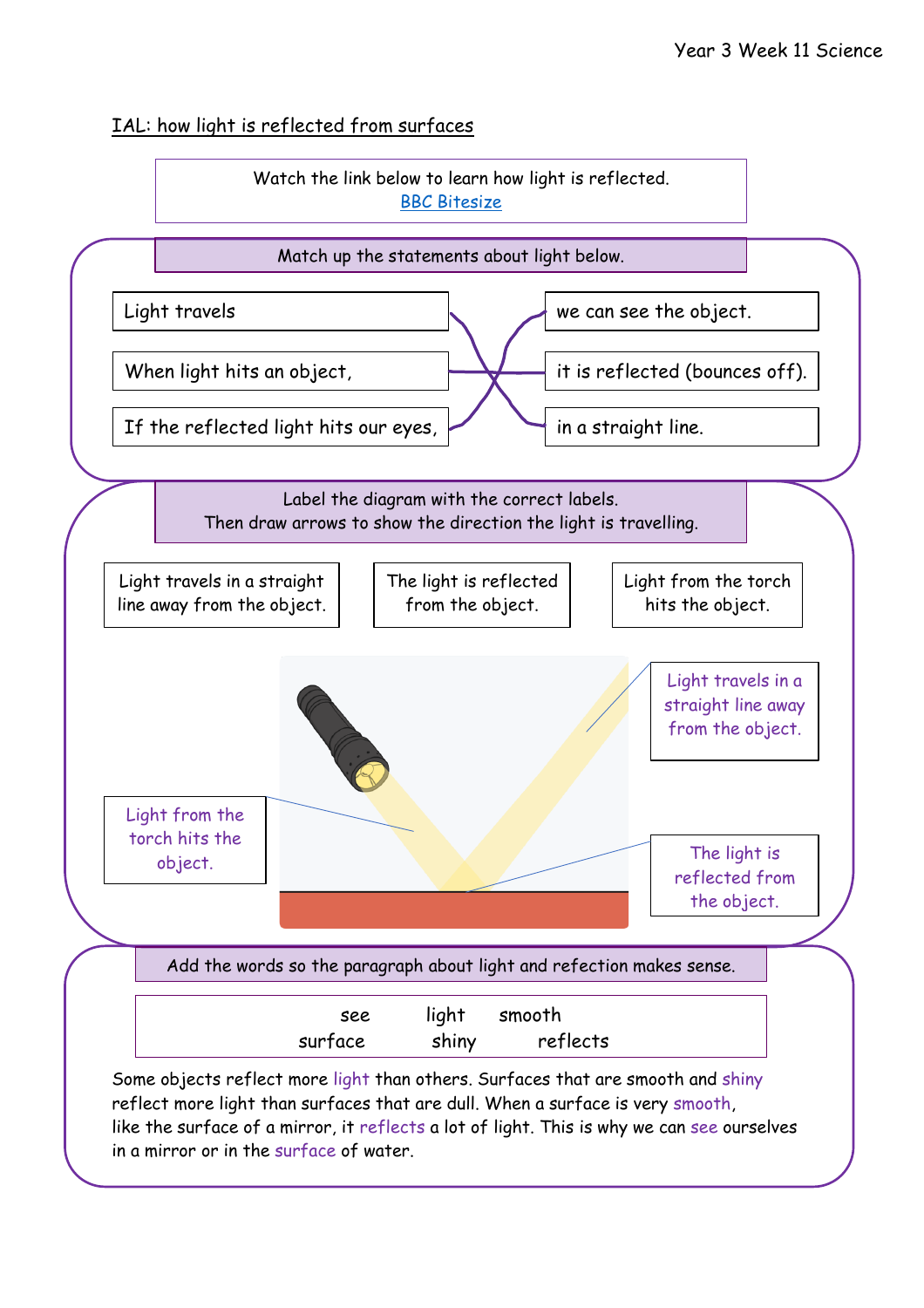#### IAL: to use a map to compare 2 cities

 Watch the link below to learn how to use Google maps. [Click here](https://www.youtube.com/watch?v=N6DrfYHVcXs)

Click the link by each picture to explore London and Athens using google maps.

Record any of the human or physical features you notice about the 2 cities then decide on their similarities and differences.



## **London**



# [Google Maps](https://www.google.co.uk/maps/place/London/@51.5287714,-0.2420241,11z/data=!3m1!4b1!4m5!3m4!1s0x47d8a00baf21de75:0x52963a5addd52a99!8m2!3d51.5073509!4d-0.1277583)

What famous landmarks can you find? What transport routes can you see? Can you find any green spaces, rivers or lakes? Can you tell what the weather is like by how people are dressed?

### **Athens** [Google Maps](https://www.google.co.uk/maps/place/Athens,+Greece/@37.9908996,23.7032341,13z/data=!3m1!4b1!4m5!3m4!1s0x14a1bd1f067043f1:0x2736354576668ddd!8m2!3d37.9838096!4d23.7275388) What famous landmarks can you find? What transport routes can you see? Can you find any green spaces, rivers or lakes? Can you tell what the weather is like by how people are dressed?



| Simularities                          | <b>Differences</b>           |  |
|---------------------------------------|------------------------------|--|
| Answers could include:                | Lots of parks and trees.     |  |
| Famous ladmarks such as the Acropolis | Differenr weather.           |  |
| and Buckingham Palace.                | Train stations.              |  |
| Lots of roads with many cars.         | Skyscrappers.                |  |
| Prople on the streets.                | London has a river.          |  |
| Shops and restaurents.                | Athens is mountains near it. |  |